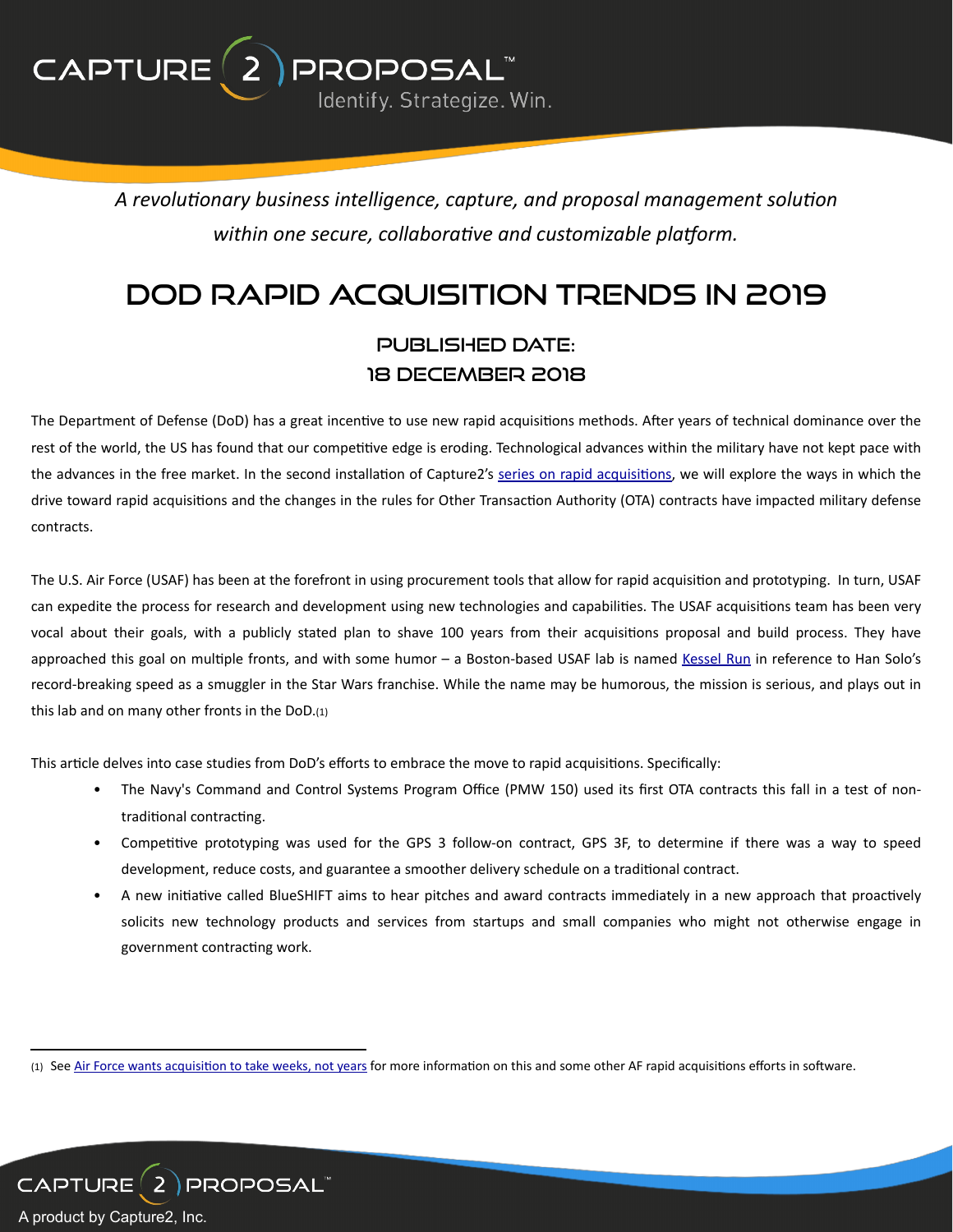

#### **The Navy's New OTAs**

PMW 150's Global Theater Security Cooperation Management Information Systems (G-TSCMIS) program approached their first OTA with multiple goals, including:

- Get non-traditional partners on board
- Increase innovation
- Speed up the typical procurement and development timeline.
- Find commercially-available software and Software-as-a-Service (SaaS) solutions

The last goal here is one with greater implications than one might initially think. The Government has often requested custom-designed products and software that meet their exact specifications. They are increasing their efforts to to see if there is a commercially-available solution that can fulfill their needs. This will lead to significant time and money savings. More importantly, using a Commercial Off-The-Shelf (COTS) or modified COTS solution instead of a custom designed implementation helps get capabilities out when they're needed.

The initial G-TSCMIS OTA contract this fall was for a cloud-based database design that would effectively organize and allow access to Security Cooperation (SC) data. The effort involved a solution to review and evaluate current SC programs and activities as a part of this goal. The request for information released through FBO specifically

### **About SOSSEC**

The System of Systems Consortium (SOSSEC) was first registered in SAMS in 2008. The total value of all spending reported in FPDS under SOSSEC through August 2018 is \$375,250,954. The primary NAICS for this is consortium is 541715, Research and Development in the Physical, Engineering, and Life Sciences (Except Nanotechnology and Biotechnology).

requested respondents to leverage existing technologies in their response. It was awarded to Modus21 for \$1.2M for a one-year contract. The award was made through the System of Systems Consortium (SOSSEC) and administered through the Air Force Research Laboratory (AFRL). 

### **About TReX**

The Training and Readiness Accelerator (TReX) was first registered in SAMS in 2014. The total value of all spending reported in FPDS under TReX through August 2018 is \$31,891,239. The primary NAICS for this is consortium is 813910, Business Associations.

Based on the success of this venture, CAPT Allan Walters of the PMW 150 stated that they are exploring additional OTAs. A second G-TSCMIS opportunity has already been competed as an OTA. (2)

The Naval Operational Business Logistics Enterprise (NOBLE) is another recent OTA of note. This contract was issued as a "Request for Solutions" for a prototype system for the Naval Operational Supply System (NOSS), with enterprise and field level capability. These capabilities ensure effective and efficient supply and maintenance operations both ashore and afloat that are Cyber Secure and auditable. NOBLE was

<sup>(2)</sup> See Innovative Navy Contract Delivers Defense Department-wide Benefits Faster for additional information on this effort.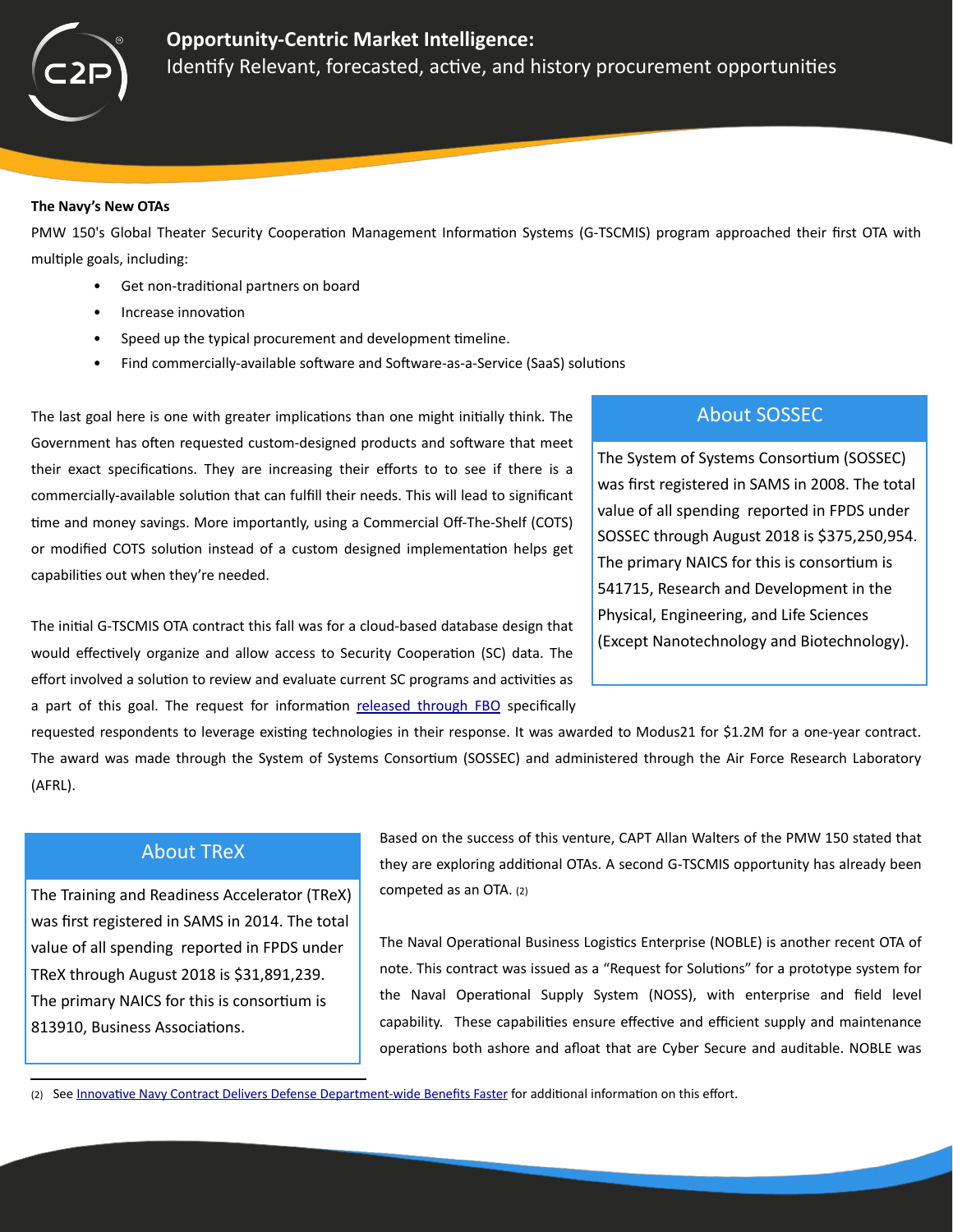### **PursuitFlow:**



Collaborate, manage, & track capture and proposal efforts in a customizable platform

submitted under the Training and Readiness Accelerator (TReX) and requested demonstrable system(s) as part of the bidding process. The initial synopsis for this opportunity was released on July 16, 2018, and the first awards were made on October 5th --just two and a half months later. Three awards were made under NOBLE, going to Raytheon Intelligence, Information & Services and Palantir on October 5th, and to One Network Enterprise on November 29th.

As OTAs become more commonly used, contractors must take note. While a main benefit of OTAs is that they involve new companies in the Government marketplace, the contracts are increasingly open to competition from traditional contractors as well. The takeaways from these OTA projects are applicable to future capabilities coming out in traditional contracts as well. Still, the biggest takeaway is that more agencies are using OTAs, and that once they've had a good experience with an OTA, they are more likely to use them again.

The format for most OTA awards starts with a short white paper submission. This may be solicited through FBO, or it may be issued directly to a consortium. If your white paper is accepted, a demonstration will follow, then an award for a specific portion of the design or build. This cycle exemplifies the types of transactions required for rapid acquisitions methodologies to succeed.

#### **Competitive Prototyping in the GPS 3 Follow-On**

A prime example of how the USAF is adapting to utilize rapid capabilities techniques in real-world development can be seen in the award of the GPS 3 follow-on contract GPS 3F. GPS 3F is a two-phase contract issued by the USAF to award a contract for up to 22 GPS 3 production space vehicles. Phase 1 of the contract involved competitive prototyping, while Phase 2 awarded the winner with the contract to produce the vehicles. 

Could the Air Force improve the deliverable and save time and money by introducing competition for the prototyping phase before awarding the follow-on contract?

While this is not an example of an OTA, the rapid acquisitions methodology was used for both the initial prototyping contract and the follow-on that was recently awarded to Lockheed Martin for up to  $$7.2B$ . Lockheed Martin was originally awarded a

### GPS 3 Timeline

- The Initial GPS 3 contract for 10 space vehicles was awarded on May 15, 2008 for  $$3,071,350,192$ . Capture2's analytics indicate that with mods it is currently worth \$3,825,931,225.
- The first space vehicles were expected to be delivered in 2014, but the program was over two years behind schedule at that point.
- The first launch is anticipated in December 2018.
- Phase 1 of GPS 3F for Protype designs was awarded to Boeing, Lockheed Martin, and Northrop Grumman on May 13, 2016.
- Phase 2 of GPS 3F for Production was awarded on Sep. 14, 2018 to Lockheed Martin for \$7,200,000,000. No other companies bid on the contract.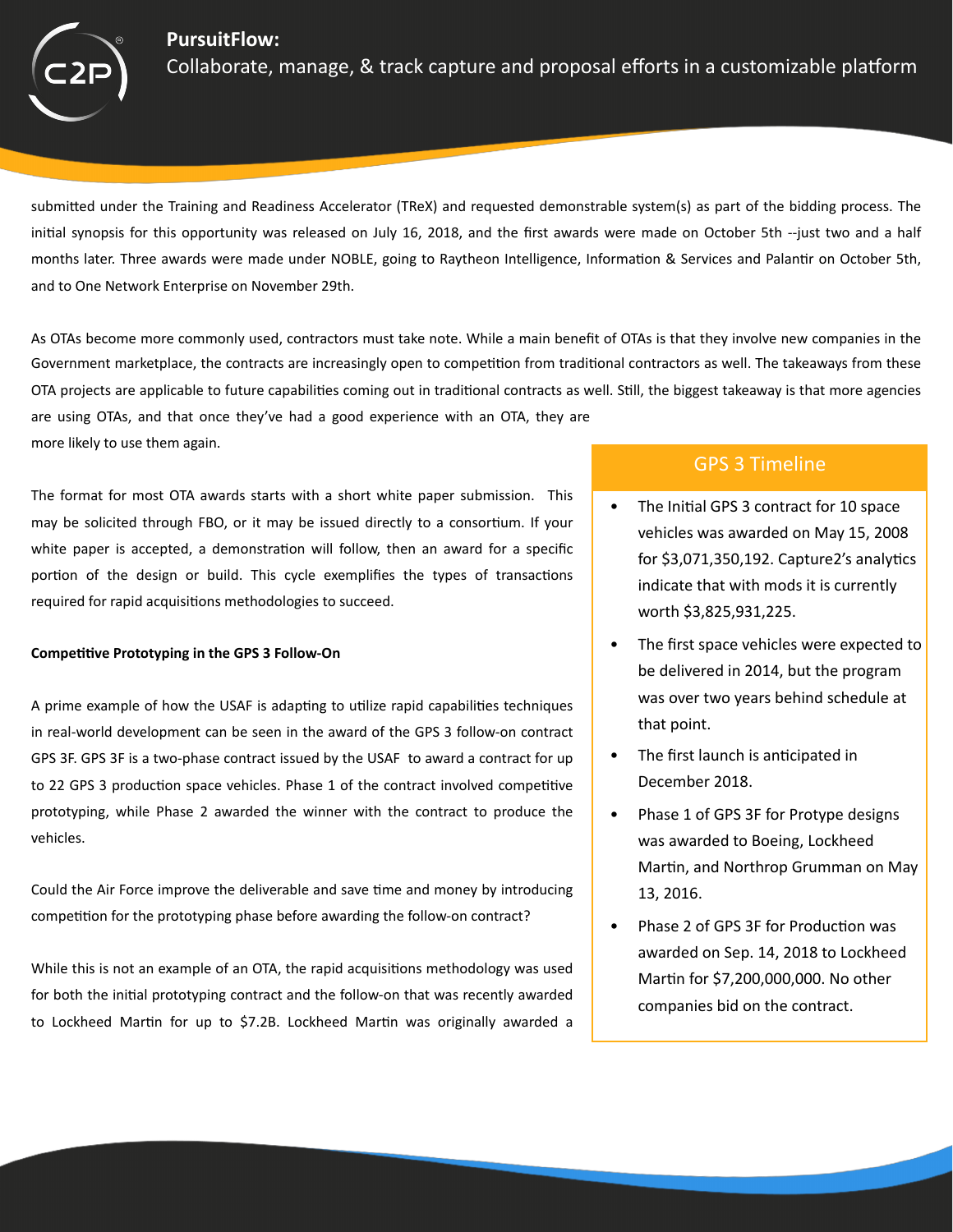

contract for the first 10 GPS 3 space vehicles in 2008. This contract was plagued by scope creep, and cost and schedule overruns.(3) In an effort to curb these overruns in the contract for additional vehicles, GPS 3F's two-phase approach became a key strategic test of the goal to implement shorter bid and construction periods and lower procurement costs. In Phase 1 of GPS 3F, Lockheed Martin, Northrop Grumman, and Boeing were each awarded GPS 3 system readiness feasibility study contracts in 2016. Boeing and Northrop Grumman both opted against bidding on Phase 2 and the development portion of the current effort.(4) While participation in Phase 1 was not a requirement to bid on Phase 2, winning without previous participation was highly unlikely. The USAF removed a layer of reviews from the traditional proposal evaluation process and sped up the source selection process. Dr. Will Roper, Assistant Secretary of the Air Force for Acquisition, Technology and Logistics (AT&L), has spoken about the benefits of the process used for these awards. While the award was a single award contract to Lockheed Martin, competition was employed for system components and prototyping. Roper said, "When you can't compete the whole system, you should try to compete as many of the components [as possible]. We're also keeping the industry base sharp, so we need to use competitive prototyping, folks. You're going to see it a lot."

The takeaway is that the process is enhanced by creating separate contracts, separating the prototyping from the building, improving the design, and getting more players involved. Roper added that this is a great way to ensure that there is more than one vendor with the capability to build the final product in the future.

With the award to Lockheed Martin, competitive prototyping may seem like a "rich get richer" setup where the traditional defense giants win the final awards and the large contract dollars.(5) But with a goal to increase speed and efficiency using the best current technologies, there is room for growth. Smaller or newer companies can prove their abilities and innovation during the competitive prototyping portion of the awards. By issuing the Phase 1 Competitive Prototyping contract, the Air Force demonstrated they were looking for companies who could prove their concept before making the final purchase agreement. Going with the incumbent from the initial GPS 3 contract was not a foregone conclusion; however, the short turnaround on both bids and awards favored them. The use of stricter time accounting and firm fixed pricing contracts will benefit the USAF and help prevent further cost and schedule overruns. Moreover, it gives greater incentive to Lockheed Martin to build efficiently. Time will tell how successful the USAF and the entire DoD will be in their efforts to revamp and revitalize Government contracting using rapid acquisitions strategies.

#### **BlueSHIFT Set to Redefine "Rapid"**

If OTAs are the hot new trend in the DoD, and the Air Force is promoting their competitive prototyping methodology in traditional defense contracts, what will be the next move?

<sup>(3)</sup> The Selected Acquisition Report (SAR) is one report where cost and time overruns are reported.

<sup>(4)</sup> See Air Force to award \$7.2 billion contract to Lockheed Martin for 22 GPS satellites for more detailed information on the GPS III program.

<sup>(5)</sup> For an interesting perspective on why the incumbent is the most cost-effective option, see GPS IIIF: The Air Force Decides to Stick With Lockheed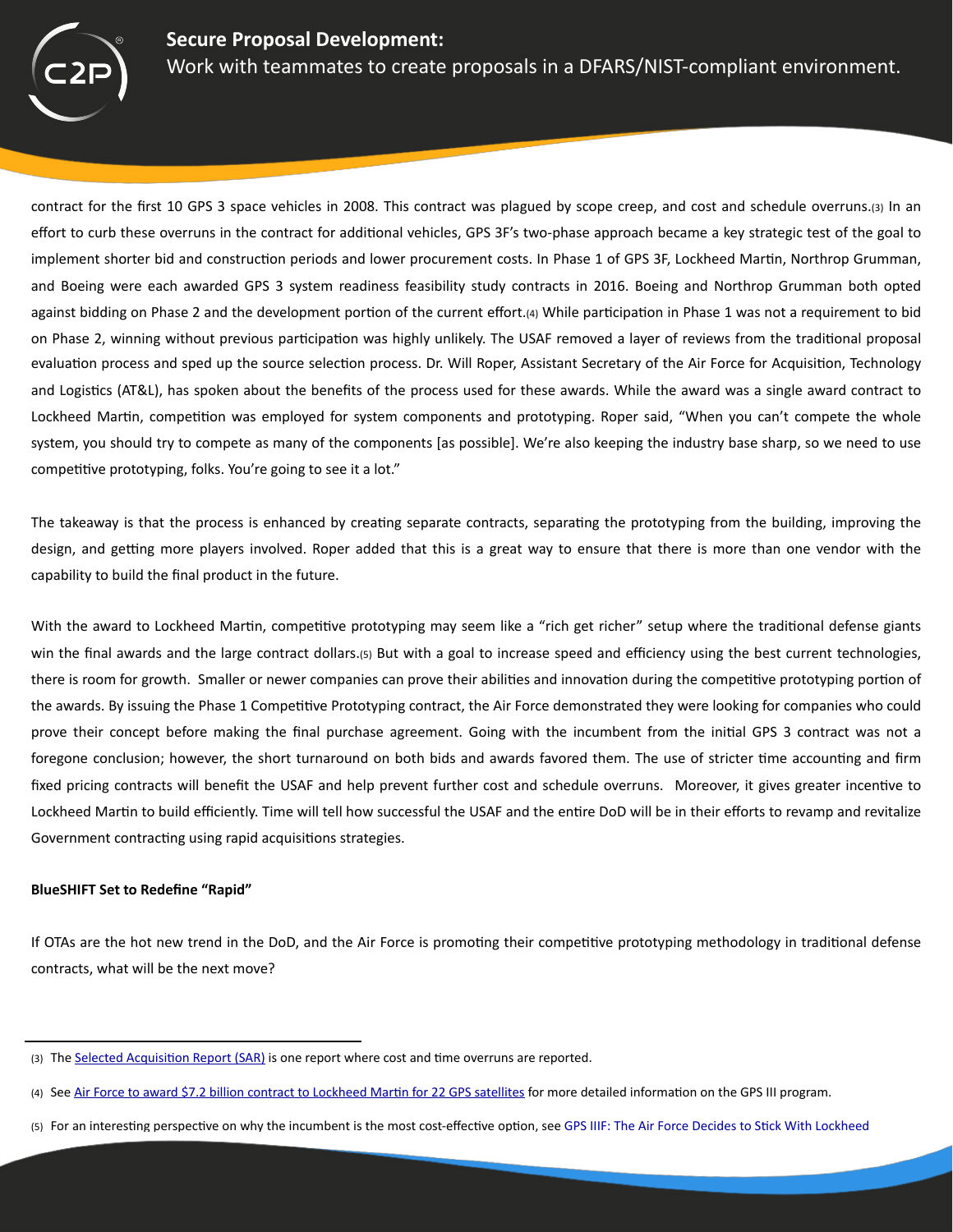

While the Defense Innovation Unit has been the gold standard for soliciting innovative solutions and turning out speedy awards, BlueSHIFT may soon take over that role. BlueSHIFT is a revolutionary new method of contracting designed to attract startups and other small businesses. In an Air Force Memorandum dated 13 Nov. 2018, Dr. Roper introduced the initiative to acquisition personnel. He stated "Many mind-blowing ideas are being birthday in U.S. startup companies, but the Pentagon largely misses out on them... The Air Force must do business at the speed of ideas: inspiring and accelerating startup creativity toward national security challenges."

Similar to the television show Shark Tank, entrepreneurs submit a five-page paper on their innovations and solutions to the USAF, then give a 15-minute pitch at the event while a panel listens and judges their applicability. Companies with winning solutions leave with cash that same day.(6) 

One main goal of BlueSHIFT is to attract new companies to Government work, especially those who are too new or too small to have demonstrated past performance. The USAF realizes that these companies either cannot compete in traditional Government acquisition methods, or cannot afford to wait months to be paid. BlueSHIFT is not an event for traditional government contractors; however, it is a venue to watch. Look to BlueSHIFT to find new, innovative teaming partners who are looking for an "in" to the world of government contracting.

The first BlueSHIFT event is planned for March 6-7, 2019 in New York, with a funding goal of \$40M. Problems that the host organization(s) would like solved are expected to be posted on LinkedIn. Papers should be submitted before the event and will be used to determine which companies receive invitations to pitch their products and services. Expect a response within two weeks letting you know if you're in or you're out. Companies that are in will get 10-15 minutes at the event for a pitch or a demo. Money will be paid for winning ideas that same day.

### **Creating Your Roadmap Through the Rapid Acquisitions Landscape**

The trend to faster, more agile contracts is gaining traction in the DoD, so do not expect it to end soon. The Marine Corps Forces Cyberspace Command (MARFORCYBER) recently announced its first OTA as well.(7) The case studies highlighted above are just a few examples of this trend, and how it is playing out in the DoD contract space today. Keeping informed and prepared to work in this evolving marketspace is crucial. Susan Thornton of the office of the Air Force Assistant Secretary for AT&L nicely stated the goals at an Armed Forces Communications and Electronics Association (AFCEA) conference: "It's speed with rigor, and structuring our efforts to fail small, fail fast. Cultural change is difficult, and it's probably the single hardest thing we'll do, but the times and the conditions are right." These goals affect the way contracts are being released, and how they expect the work to be done – smaller initial efforts, continuous feedback loops, and knowing when to stop or adapt are all part of the process. Now it is up to contractors to see the shift and adapt to new business practices and the new culture of acquisitions as well.

<sup>(6)</sup> Payments made via government debit cards. See With BlueSHIFT, Air Force Aims to Speed Acquisition, Allow Startups into Procurement

<sup>(7)</sup> See The Marine Corps Forces Cyberspace Command's executive director said the command expects to sign its first OT contract in the coming days.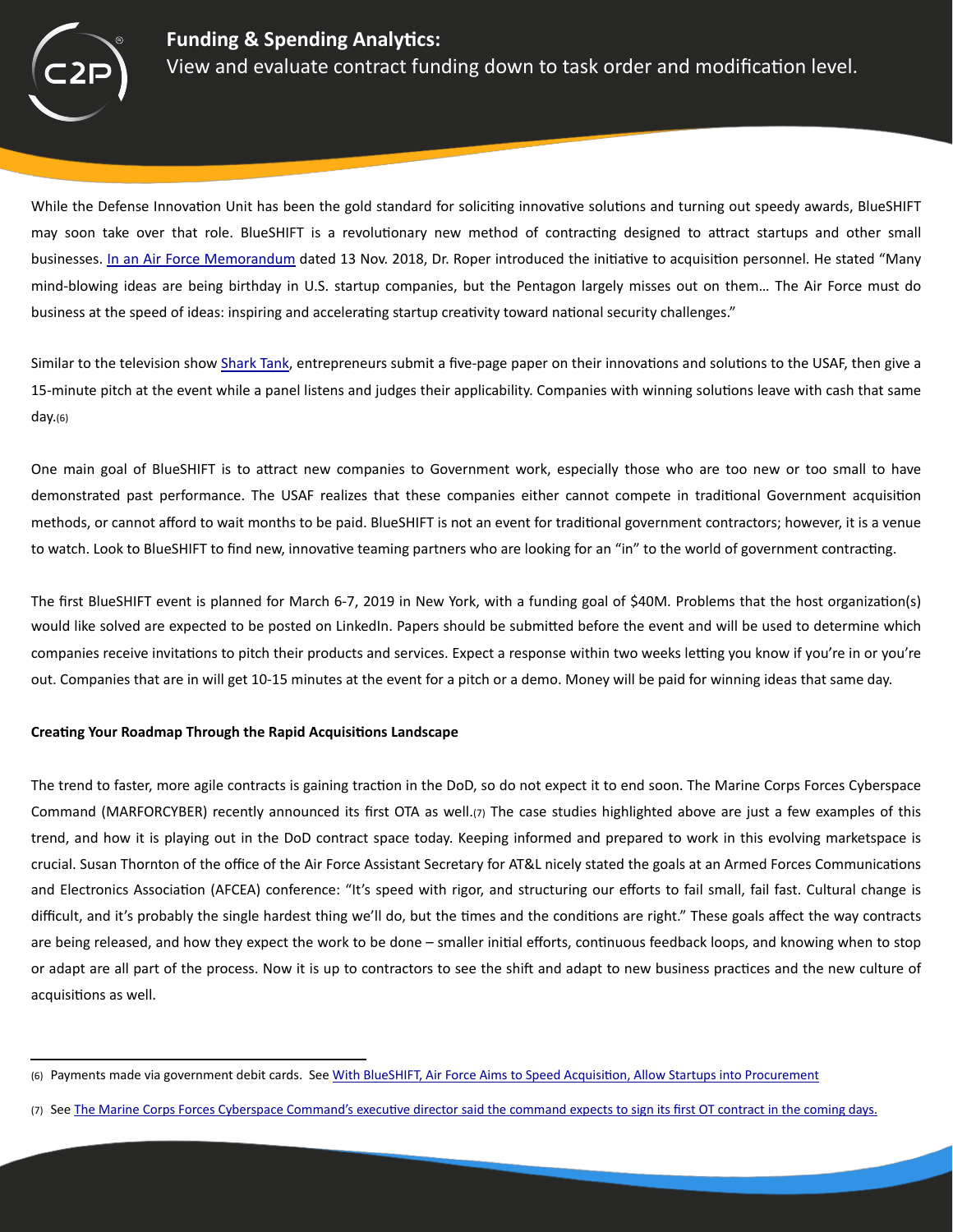

#### **•** Think about ways to make your processes more agile

There are many ways companies interpret the rules for agile development processes; it is likely you don't need to include all of them. Demonstrate your agile know-how by understanding the feedback loop. The ability to listen, interpret, and adapt, is a crucial part of the agile business cycle. Recognize that future proposals are more likely to be broken into steps, where each proposal covers a portion of the research, prototype, and implementation process. Going forward, a single long-term contract is unlikely for most R&D contracts.(8) Be comfortable with an agile process. This will be critical to winning bids and forming relationships with agency partners.

### • Know what commercial products exist in your domain of expertise

Speed up the process and decrease costs by showing that there are existing products that can be used or modified to fulfill a Government need. Supply the product, the customization, and the training needed. Suggest a custom solution only when there is no other means available to meet the agency's needs.

### **Research Consortia, and think carefully about which to join**

While a consortium may be associated with a specific Defense agency, the examples from the Navy demonstrate that the use of a consortium may span agencies. Look for the consortia that fit your skill sets, not your current customer base. Review the entrance requirements carefully. There are fees to join most Consortia; spend your money wisely in the places you expect to see the greatest return. Many consortia are run by Consortium Management Firms. These firms may manage multiple consortia, and offer members benefits in more than one consortium under their umbrella. Do your due diligence to ensure you're getting the most value by carefully reviewing all of the benefits associated with the membership.

There are six major consortium management firms for whom data is reported in [FPDS](https://www.fpds.gov/) at the management firm level, and not by the awarded contractor nor the individual consortium:

- Advanced Technology International (ATI),
- National Center for Manufacturing Sciences,
- National Security Technology Accelerator (NSTXL),
- Consortium Management Group (CMG), SAE International, and
- SOSSEC Inc.

Each of these groups manages between 1-18 unique consortia.

<sup>(8)</sup> The product could be a physical product, a service, or a solution set in practice